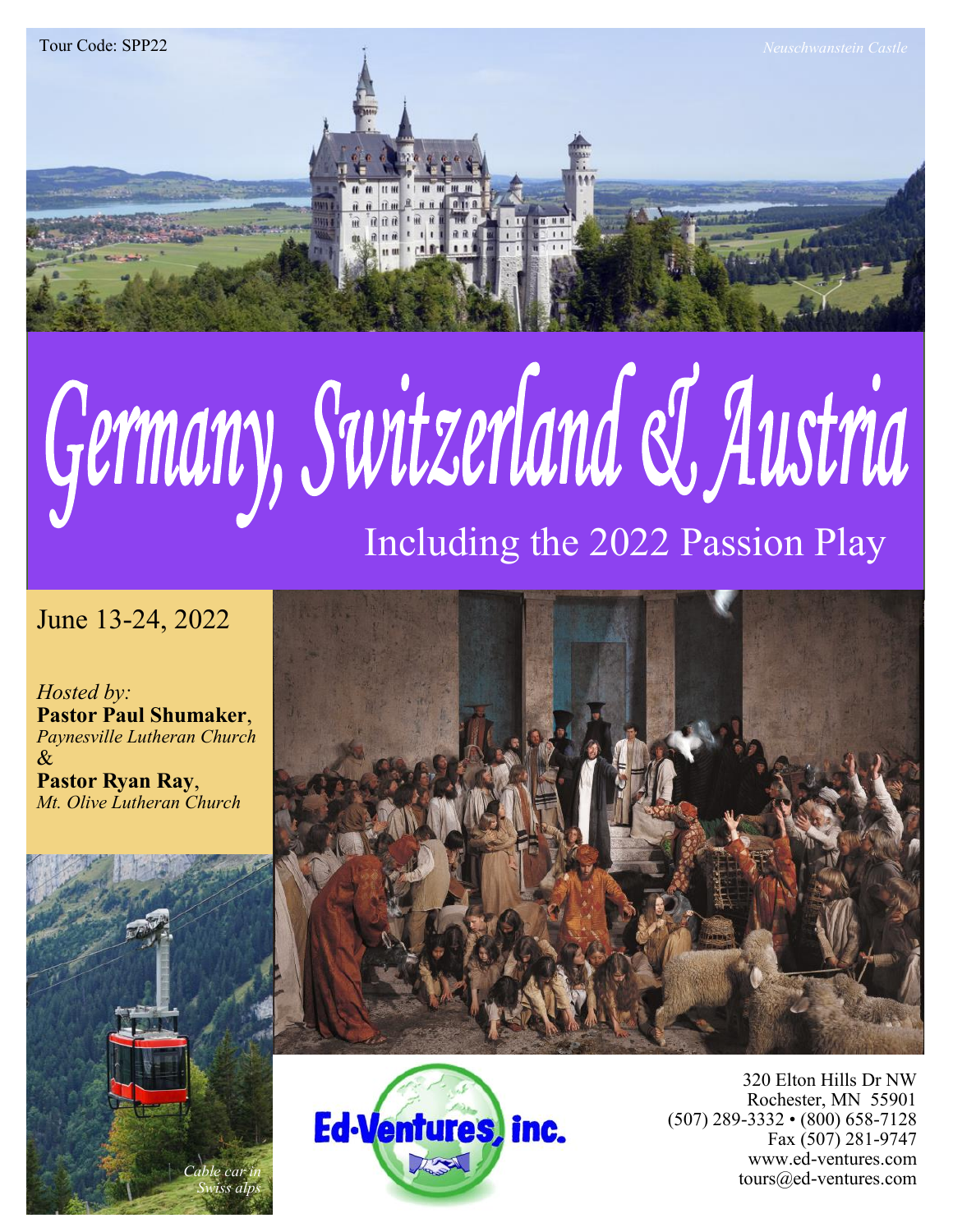

#### **Day 1: Monday, June 13, 2022 • Departure**

Our journey begins as we board our international flight bound for Zürich, Switzerland.

## **Day 2: Tuesday, June 14, 2022 • Zürich**

Upon arrival in Zürich, we meet our coach and transfer to our Zürich hotel. We have time to freshen up from our journey and explore a little on our own before a welcome dinner tonight. **D**

#### **Day 3: Wednesday, June 15, 2022 • Sarnen area**

After breakfast at our hotel, we join a local guide for a walking tour of Zürich. We are introduced to the Old Town, including the Niederdorf area, which is a district of colorful streets, fun shopping and great restaurants. In addition we visit the "Grossmünster" (Great Cathedral), which is one of the many historical churches in the city, plus the Swiss National Museum Zürich. We enjoy lunch on our own and free time for shopping before boarding our coach and traveling South to the Sarnen area, our home for the next 3 nights. Dinner is at our hotel tonight. **B, D**

#### **Day 4: Thursday, June 16, 2022 • Sarnen area**

Today a local guide takes us on an excursion via cogwheel train from Lauterbrunnen, the "village of the waterfalls," to the Kleine Scheidegg for a panoramic view of the Eiger, Mönch and Jungfrau Mountains! After time for lunch we continue our train ride down the other side of the mountain to Grindelwald, the "village of the glaciers!" Later we check



into our hotel in the Sarnen area before we enjoy a Swiss Folklore Show. **B, D**

## **Day 5: Friday, June 17, 2022 • Sarnen area**

We take an excursion to Luzern today, where a local guide joins us as we explore the city. We take time to cross the famous wooden Chapel Bridge, stopping to see the poignant Lion Monument, designed by the Danish sculptor Thorvaldsen, as a memorial to Swiss mercenaries that lost their lives defending the King of France. This evening we take a dinner cruise on Lake Luzern before returning to Sarnen for overnight. **B, D**

## **Day 6: Saturday, June 18, 2022 • Innsbruck**

We begin today with a drive to Einsiedeln in the foothills of the Alps. Einsiedeln is an important Marian shrine in Switzerland. Here we learn about the home of a vital monastic community and visit the Abbey of Our Lady of Einsiedeln. Then we continue to Innsbruck, Austria, our home for the night. A local guide joins us to explore this Alpine city. **B, D**

#### **Day 7: Sunday, June 19, 2022 • Innsbruck**

This morning we drive to Garmisch- Partenkirchen for an unforgettable experience. We see the "top of Germany" as we ride the cable car up the Zugspitze, the highest mountain in Germany and then explore Garmisch on our own. We return to Innsbruck for overnight. **B, D**



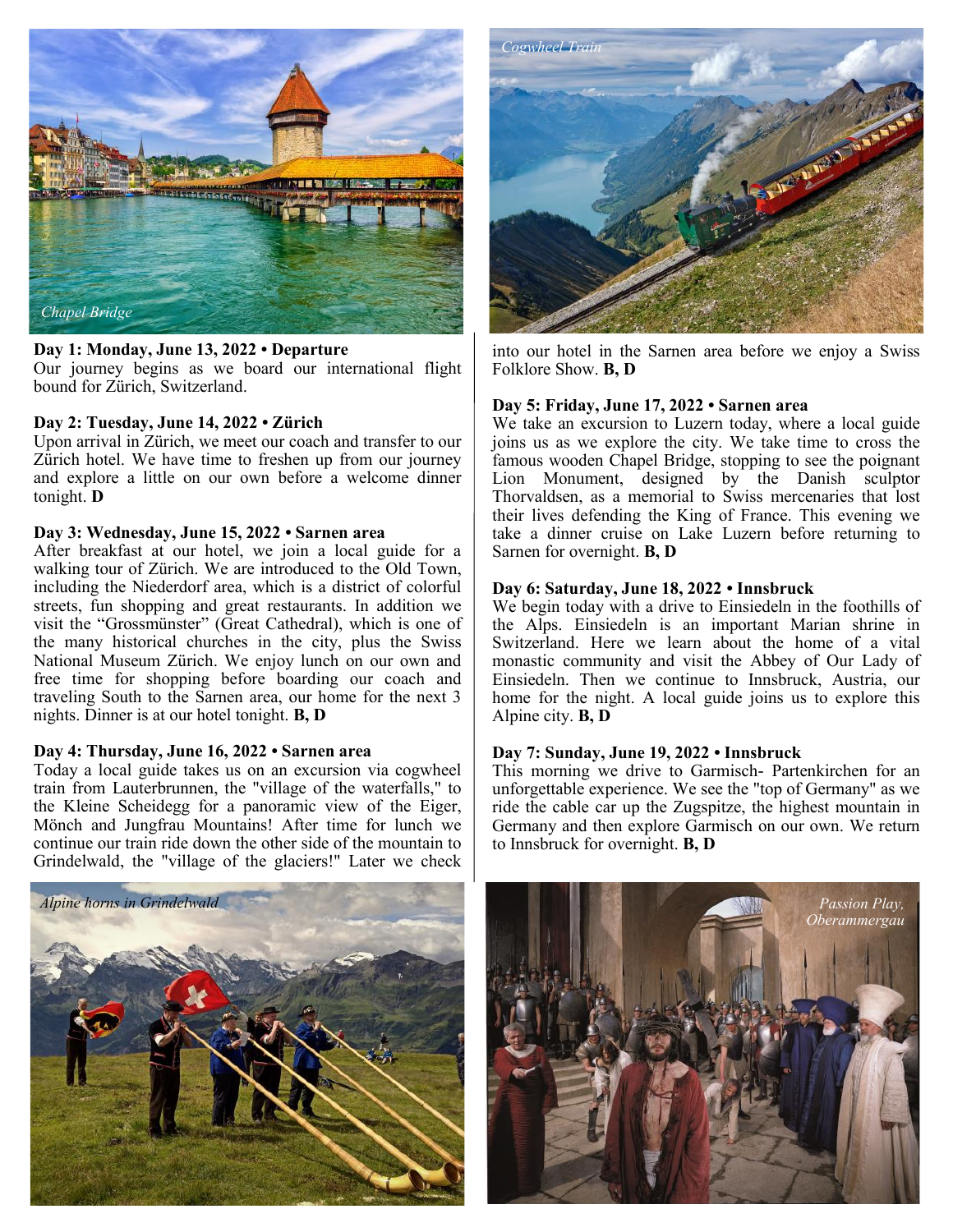

#### **Day 8: Monday, June 20, 2022 • Oberammergau Area**

This morning we drive to Füssen where we visit and tour the Castle Neuschwanstein, the most famous of King Ludwig's royal castles. Perched majestically on a mountainside, this was his fantasy of a medieval fortress and is often referred to as the "Disney Castle." We also visit the beautiful rococo cloister in Ettal and partake in a cheese tasting. We continue to Oberammergau for overnight. **B, D**

## **Day 9: Tuesday, June 21, 2022 • Oberammergau Area**

We enjoy a relaxed morning in Oberammergau, admiring the bright frescoes that adorn many of the homes and businesses, perhaps shopping for a souvenir woodcarving for which the village is famous. This afternoon we attend Part One of the Passion Play, the legacy of a vow made by the Oberammergauers in 1633 to enact the Passion story. Due to the ravages of the Thirty Years War, the plague had taken its toll in lives. But many of the people were spared, and the following year in 1634, the first Passion Play was performed on a stage set up in the cemetery. After dinner we attend Part Two. **B, L, D**

#### **Day 10: Wednesday, June 22, 2022 • Rothenburg ob der Tauber**

Our destination today is Rothenburg, a well-preserved medieval city, with ramparts, a city gate and town hall. Perhaps the most famous town on the "Romantic Road", Rothenburg is indeed a jewel. It is a nearly intact medieval walled city without a single modern building within. This day is free to explore the city on our own. After dinner, this evening we follow the Night Watchman and hear the tales and history of Rothenburg. **B, D**

## **Day 11: Thursday, June 23, 2022 • Rothenburg ob der Tauber**

Today is at leisure to explore on our own. This evening we enjoy a winetasting and farewell dinner. **B, D**

#### **Day 12: Friday, June 24, 2022 • Return**

Our motor coach takes us to Frankfurt airport for our return flight home. **B** 

> **Abbreviations for Meals B**=Breakfast **L**=Lunch **D**=Dinner

# **TOUR COST: \$4,999\*** *per person Land & Estimated Airfare*

\*Price is based on a minimum of 20 paying participants, double occupancy **Single supplement = \$925**

#### **Your Tour Includes:**

- **Estimated Roundtrip airfare** to Zurich, Switzerland and return from Frankfurt, Germany, related taxes and fees (estimated at \$1,400)
- **Land Transportation** via private deluxe airconditioned motor coach
- **Accommodations** (double occupancy) in moderate first-class hotels
- **Meals per itinerary**
- Services of **Professional tour manager**
- Local step-on guides for city tours and major attractions
- Admission to all activities indicated in the itinerary except those listed as optional
- **Luggage handling** of one piece per person at hotels
- Luggage strap, luggage tags and trip journal
- **All taxes and tips** for provided services except as noted below

# **Your Tour Does Not Include:**

- Meals not indicated on itinerary
- **Beverages**, except with breakfast
- **End of tour gratuity** for tour manager and coach driver
- Items of a personal nature such as passport fees.
	- *(Passport must be valid for 6 months beyond return date.)*
	- **Optional insurance** for health, baggage and cancellation. *(This insurance is available and offered by Ed-Ventures.)*

#### **Payment Schedule:**

**Non refundable Deposit with registration: \$500 per person 2nd Deposit by Jan. 7, 2021: \$500 per person Final payment by 120 days prior to departure. (Feb. 14, 2022)** Invoices will be sent out prior to final payment. Passengers may add after this date subject to air and land availability. Generally airlines do not increase the price of a ticket after it has been contracted. However, prior to the issuance of a ticket, airlines may (and regularly do) impose fuel, tax, or security surcharges. In the event a surcharge is imposed after Ed-Ventures has received a final payment, Ed-Ventures will send an additional invoice for the surcharge amount. Early registration is encouraged.

#### **Currency:**

Currency exchange rates fluctuate constantly. In the event of a significant drop in the value of the dollar, we reserve the right to add a currency surcharge to the price of the tour.

#### **Refund/Cancellation Policy:**

All cancellations must be in writing. The date of postmark will determine the amount of refund due. Refunds are based on the number of days prior to departure date. The initial deposit is nonrefundable. From the time of 2nd deposit to 120 days before departure a \$100 administrative fee plus lost airfare deposits and any unrecoverable deposits to ground suppliers will be assessed. From 119-30 days, a \$300 cancellation penalty plus lost airfare deposits and any unrecoverable deposits to ground suppliers will be assessed. Airline tickets once purchased are nonrefundable. Anyone canceling less than 30days prior to departure will receive no refund.

#### *Purchase of health, baggage, and trip cancellation/ interruption insurance is strongly recommended.*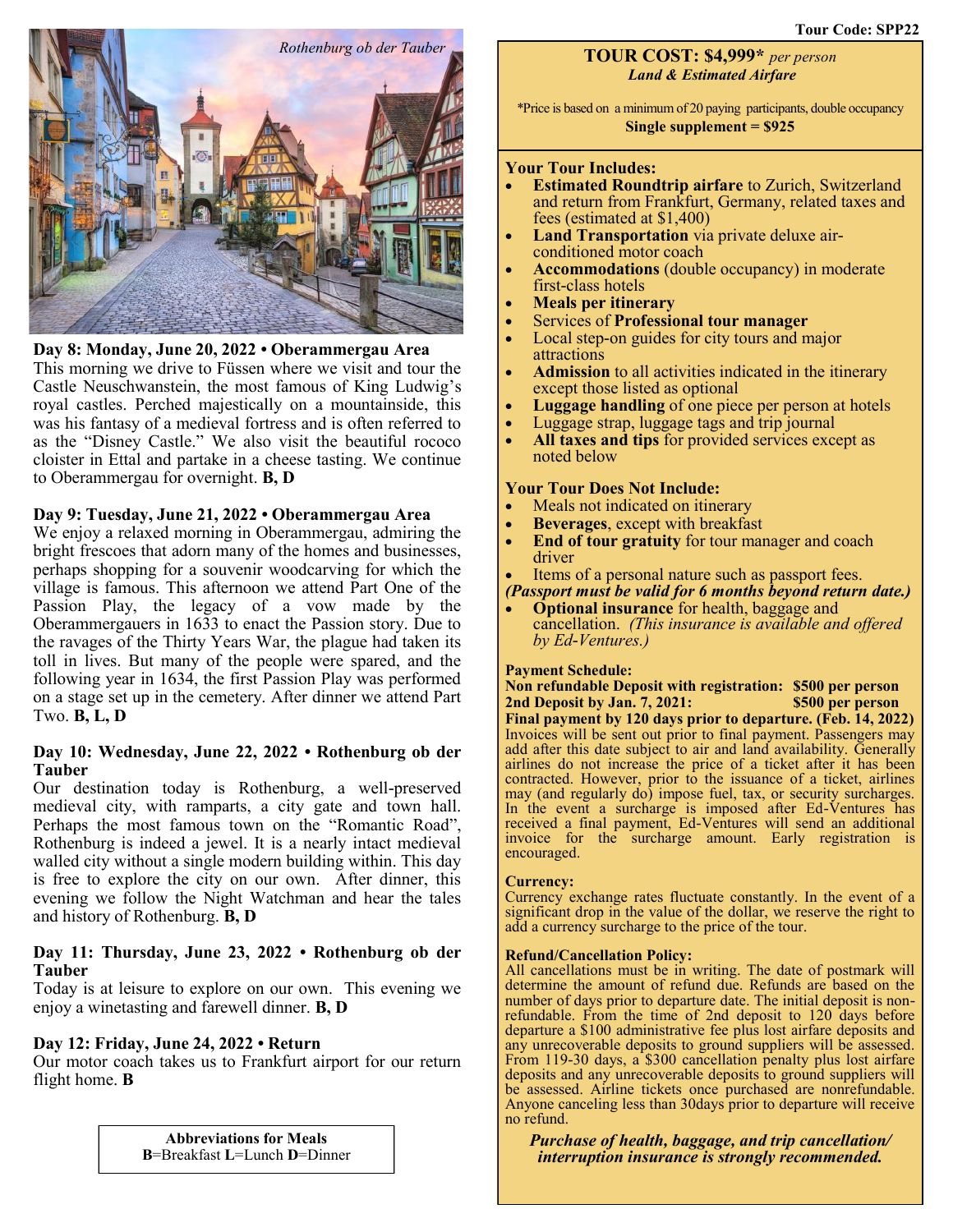# **Terms and Conditions**

We reserve the right to cancel this trip due to lack of subscription. In the event of cancellation of the trip in its entirety, a full refund of all deposits will be made to passengers enrolled at the time of cancellation. Tour price is based on the value of the dollar and the cost of airfare and is subject to change without notice. Extensions are usually available, but must be requested when booking the tour. Any changes in airfare booking may result in a processing fee. It may be possible, that due to unforeseen events, conditions, or changes in airline schedules, the land portion of the trip may be extended or shortened. Any savings realized by such occurrences will be refunded, however any extra expenses incurred must be borne by the client. Trip cancellation insurance is available. This low-cost protection can save you money if you are forced to cancel or alter your trip for a medical reason only. You will be mailed trip cancellation insurance information with the brochure or upon receipt of your deposit.

**Responsibility:** Ed-Ventures, Inc., their officers and employees, tour hosts, or any other persons or vendors connected with the tour shall not under any circumstances accept liability, provide refunds or pay compensation where the performance of our contractual obligations is prevented or affected, or you otherwise suffer any loss, injury, death, inconvenience or damage as a result of circumstances amounting to "force majeure". This means any event or circumstances which we or our suppliers of the services in question could not foresee or avoid. Such events and circumstances may include, acts of God, actual or threatened, war, insurrection, riots, strikes, civil action, decisions by governments or governing authority, technical or maintenance problems with transport, changes of schedules or operational decisions of air/transport carriers, terrorist activity or the threat thereof, industrial action, natural or nuclear activity, epidemic, pandemic, illness, physical injury, quarantine, medical or customs or immigration regulation, delay, or cancellation, adverse weather conditions, fire and all similar events outside our control.

The airline(s) concerned are not held responsible for any act, omission, or event during the time passengers are not on their planes or conveyances. The passenger's contract in use by the airlines concerned, when issued, shall constitute the sole contract between the airlines and the purchaser of this tour and/or passenger. Any and/or all transportation companies herein mentioned shall not have nor incur any responsibility to any traveler aside from their liability as common carriers. Air and land costs are subject to change without notice. **Air transportation is via special, non refundable airfare. Any additional airfare assessments made by the airlines for any changes whatsoever shall be the responsibility of the client.** Other rules may also apply. Services of any A.R.C. or I.A.T.A. carrier may be used in conjunction with this tour. If there is a change in air prices and/or currency exchange rates, we reserve the right to adjust prices.

I grant Ed-Ventures, Inc and its agents the right to take photographs and videos of me during the tour and any meetings related to the tour before or after the tour. I authorize Ed-Ventures Inc, its assigns and transferees to copyright, use, and publish in print and/or electronically.

I agree that Ed-Ventures may use such photographs or videos of me with or without my name for any lawful purpose, including publicity, illustration, advertising, and Web content.

<sup>7.14.21</sup> Land & est. air